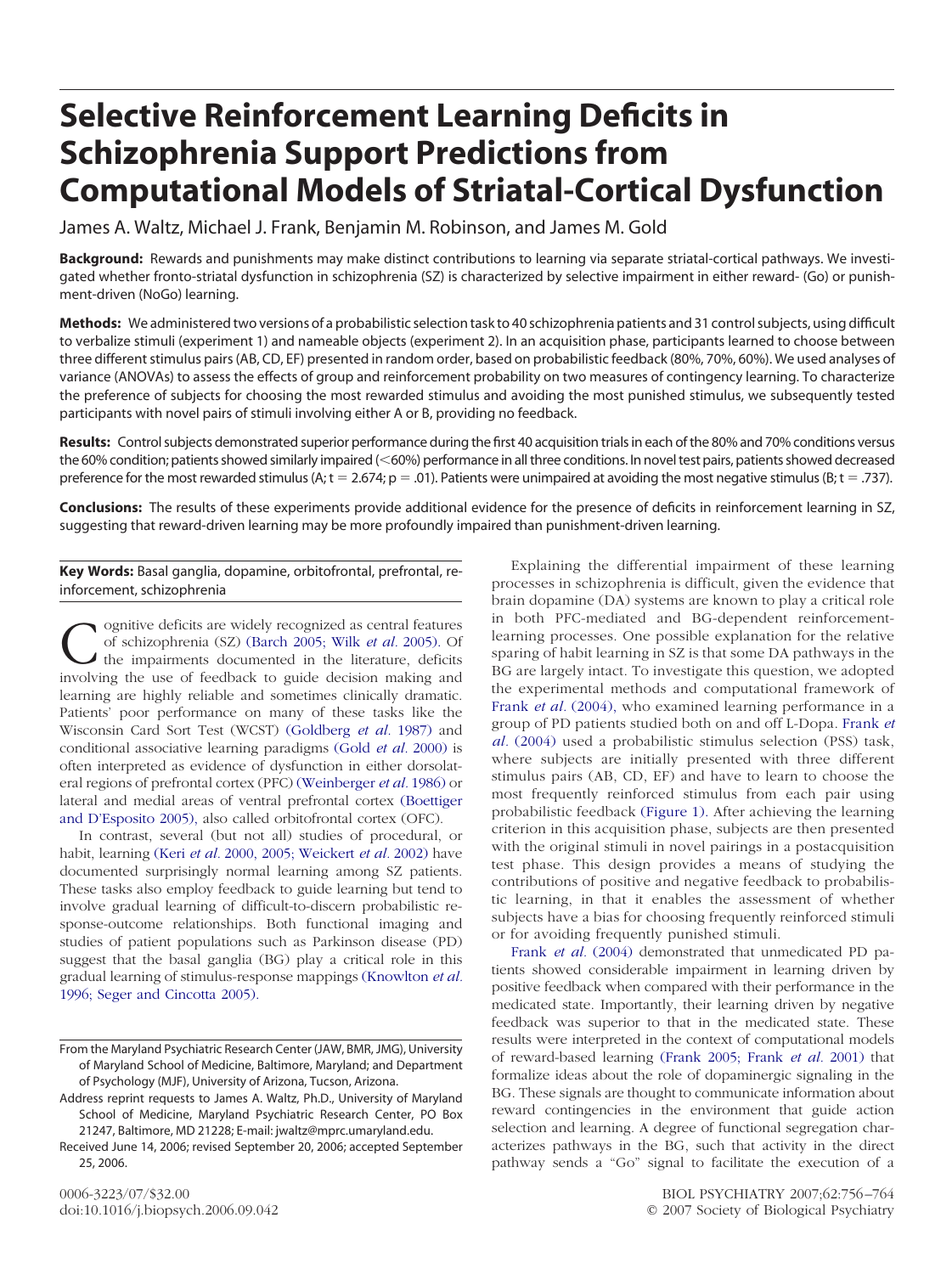CЕ

<span id="page-1-0"></span>

Figure 1. The probabilistic stimulus selection (PSS) task. The task consists of two phases. During an acquisition phase, subjects are presented with three training pairs and instructed to identify which stimulus from each pair is more frequently reinforced. In AB trials, for example, a choice of stimulus A leads to positive feedback in 80% of trials, whereas a B choice is reinforced on the remaining 20%. Learning the most frequently rewarded stimulus in each pair can be accomplished either by learning that one of the stimuli leads to positive feedback or that the other leads to negative feedback (or both). Subjects are told to choose that stimulus as often as possible. Once subjects reach criterion on all three training pairs or complete 360 total trials, they proceed to a postacquisition test phase, during which they are presented with four trials each of the three training pairs, along with 12 new pairs created from all unused combinations of the training stimuli. The eight new stimulus pairs involving A and B are called the transfer pairs and are used to gauge Go and NoGo learning. If positive feedback was more effective, they should reliably choose stimulus A in all novel test pairs in which it is present; if they learned more from negative feedback, they should avoid stimulus B. PSS, probabilistic stimulus selection.

response considered in cortex, whereas activity in the indirect pathway sends a "NoGo" signal to suppress inappropriate responses [\(Figure](#page-2-0) 2) [\(Centonze](#page-7-0) *et al.* 2001; Nishi *et al.* 1997). Furthermore, dopaminergic innervation of these pathways is thought to be relatively distinct, such that the direct pathway is excited via D1 receptors by bursting activity in dopamine neurons, while the indirect pathway is tonically inhibited via D2 receptors. Phasic DA bursts are thought to support Go learning to reinforce rewarding choices by enhancing neural activity and plasticity in the direct (D1) pathway following reinforcement and enhancing inhibition of the indirect (D2) pathway. Transient cessations of DA cell firing, following negative feedback, are thought to have the opposite effect: they release inhibition of the indirect pathway and cause reductions of activity in the direct pathway, thereby supporting NoGo learning to avoid unrewarding choices (Frank 2005; [O'Reilly](#page-7-0) and Frank 2006). These authors concluded that in unmedicated PD patients, DA depletion attenuates the impact of DA bursts. In medicated PD patients, the impact of DA "dips" is attenuated due to overall increased levels of synaptic DA.

While learning at the level of the basal ganglia is thought to occur on a gradual time scale, Go and NoGo signals emanating from the BG are hypothesized to impact the rapid learning of changing reinforcement contingencies in the frontal cortex via parallel striatal-cortical circuits by updating working memory (WM) representations required for representing differences in relative magnitude of reinforcement online [\(Frank](#page-7-0) *et al.* 2001; [O'Reilly](#page-7-0) and Frank 2006). This idea extends earlier computa-

tional work emphasizing the role of phasic DA in driving the updating of PFC WM representations [\(Braver](#page-7-0) and Cohen 2000; [Cohen](#page-7-0) *et al.* 1996). The idea that OFC figures critically in the online representation of reward and punishment magnitudes and thus subserves a kind of working memory is supported by recent evidence (Rolls *et al.* 2003; [Schoenbaum](#page-8-0) and Roesch 2005). Simulations by Frank and Claus [\(2006\)](#page-7-0) have shown that models capable of instantaneously updating WM representations of reward value in OFC and using them to bias behavior via efferent projections to the BG and motor cortical areas show rapid acquisition of probabilistic contingencies, whereas models with OFC damage exhibit much slower learning because they can only acquire probabilistic contingencies via changes in synaptic weights in the BG.

#### **Relevance of Dopamine System Function Models to SZ**

This framework has the potential to offer a differentiated account of feedback-driven learning deficits in SZ. Whereas PD involves mainly BG hypofunction brought on by dopamine depletion, SZ may be characterized by DA dysfunction in both PFC and the BG. While the severity and consequences of PFC hypofunction in schizophrenia appear to be profound [\(Wein](#page-8-0)berger 1987; [Weinberger](#page-8-0) and Berman 1988), BG dysfunction in schizophrenia may be more mild, based on findings of relatively intact procedural learning (Keri *et al.* 2005; Kern *et al.* [1997;](#page-7-0) [Weickert](#page-7-0) *et al.* 2002).

We tested three specific hypotheses by applying the paradigm used by Frank *et al.* [\(2004\)](#page-7-0) in their study of PD patients. We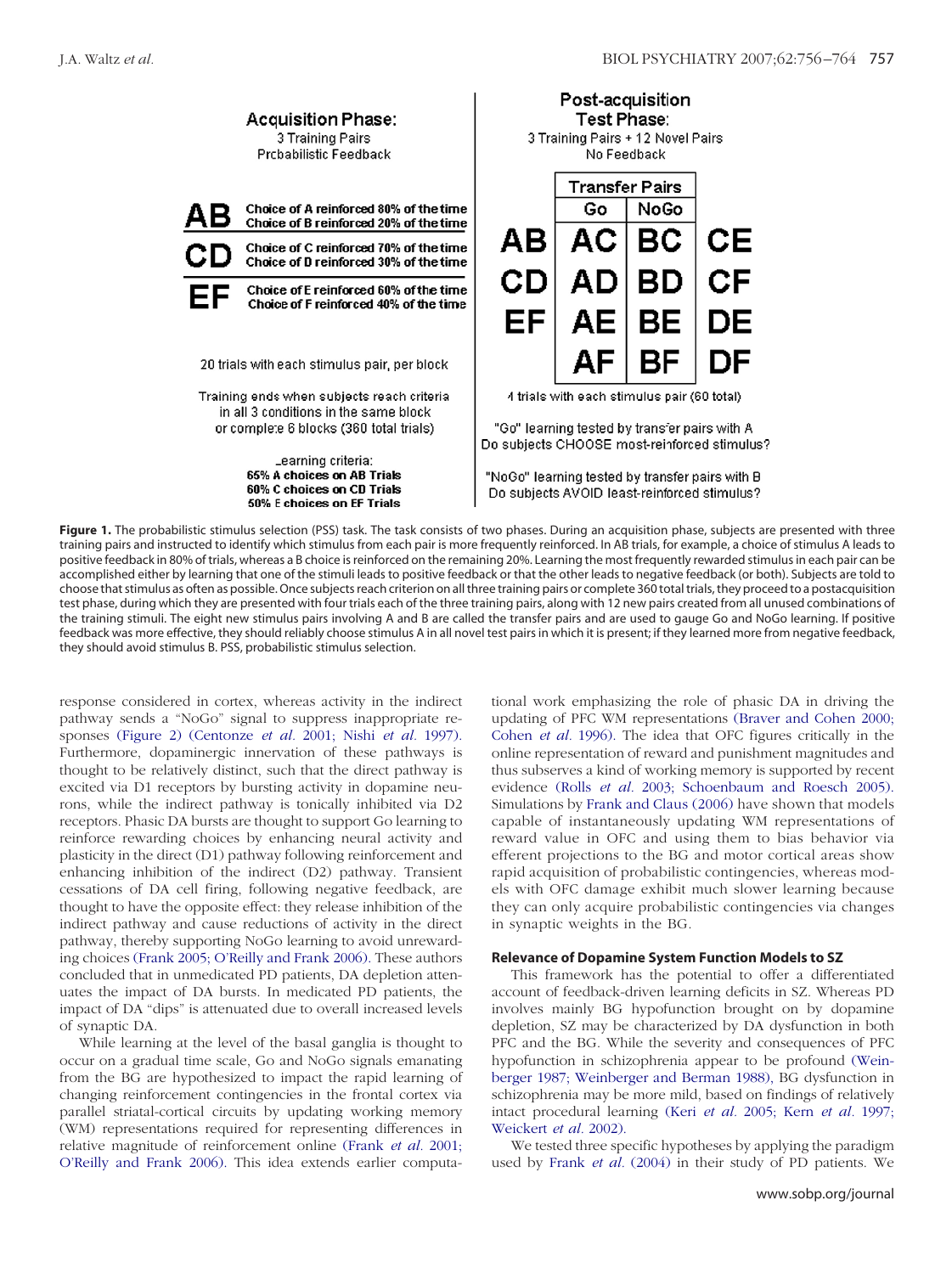<span id="page-2-0"></span>

**Figure 2.** The cortico-striato-thalamo-cortical loops, including the direct and indirect pathways of the basal ganglia. The cells of the striatum are divided into two subclasses based on differences in biochemistry and efferent projections. The Go cells project directly to the GPi/SNr, and their activity disinhibits the thalamus, thereby facilitating the execution of a cortical response. The NoGo cells are part of the indirect pathway to the GPi/SNr and have an opposing effect, suppressing actions from getting executed. Dopamine from the SNc projects to the dorsal striatum, differentially modulating activity in the direct and indirect pathways by activating different receptors. The Go cells express the D1 receptor, and the NoGo cells express the D2 receptor. The orbitofrontal cortex is thought to maintain reinforcementrelated information in working memory and provide top-down biasing on the more primitive BG system, in addition to direct influencing of response selection processes in premotor cortex. The OFC receives information about relative magnitude of reinforcement values from the ABL, which it can also maintain in working memory. Dopamine from the VTA projects to ventral striatum (not shown) and orbitofrontal cortex. Gpi, internal segment of globus pallidus; Gpe, external segment of globus pallidus; SNc, substantia nigra pars compacta; SNr, substantia nigra pars reticulata; OFC, orbitofrontal cortex; BG, basal ganglia; ABL, basolateral amygdala; VTA, ventral tegmental area.

expected the relative severity of prefrontal cortical versus basal ganglia dysfunction in schizophrenia to have two specific effects on the performance of probabilistic reinforcement learning tasks. First, due to PFC hypofunction, we expected that patients would show marked deficits in the initial learning of the most favorable stimulus in each pair, which is critically dependent on the rapid updating of reward value representations. Second, based on prior studies showing relatively intact procedural learning in SZ, we expected that patients would show delayed but eventual acquisition of the stimulus pairs. Finally, we speculatively hypothesized that SZ patients would show the pattern of reduced Go learning seen in unmedicated PD patients. This might occur if the fidelity of burst-driven phasic signaling is reduced in SZ but the sensitivity of D2 receptors (which are sensitive to small decreases in dopamine) (Frank and [O'Reilly](#page-7-0) 2006) is enhanced (Curran *et al.* 2004; [Seeman](#page-7-0) *et al.* 2005).

## **Methods and Materials**

## **Patients**

Forty outpatients with a diagnosis of schizophrenia, based on the Structured Clinical Interview for DSM-IV (SCID-I) [\(First](#page-7-0) *et al.* [1997\)](#page-7-0), were recruited from the Maryland Psychiatric Research Center (MPRC) [\(Table](#page-3-0) 1). All patients were clinically stable, as determined by their treating clinician. All patients were tested while receiving stable medication regimens (no changes in type or dose within 4 weeks of study). Most patients (28/40) were on antipsychotic monotherapy, while 12 patients were taking two antipsychotics (almost all clozapine with risperidone) [\(Table](#page-3-0) 1).

#### **Control Subjects**

Thirty-one healthy control subjects, recruited through newspaper advertisements and random phone number dialing, participated in the study. They were extensively screened for Axis I and Axis II disorders using the SCID-I (First *et al.* [1997\)](#page-7-0) and the Structured Interview for DSM-III-R Personality Disorders (SIDP-R) [\(Pfohl](#page-8-0) *et al.* 1989). Subjects were also screened for family history of psychosis and medical conditions that might impact cognitive performance, including drug use. All control subjects were free of any significant personal psychiatric and medical history, had no history of severe mental illness in first-degree relatives, and did not meet criteria for current substance abuse or dependence.

## **General Procedures**

After explanation of study procedures, all subjects provided written informed consent. Before signing consent documents, patients had to demonstrate adequate understanding of study demands, risks, and means of withdrawing from participation in response to structured probe questions. All subjects were compensated for study participation.

Data collection occurred through a battery of standard and experimental neuropsychological tests. Tests included measures of word reading, word list learning, and working memory. Patients were also characterized using the Brief Psychiatric Ratings Scale (BPRS) (Overall and [Gorman](#page-8-0) 1962), the Scales for the Assessment of Negative Symptoms (SANS) [\(Andreasen](#page-7-0) 1984), and the Calgary Depression Scale (CDS) [\(Addington](#page-7-0) *et al.* 1992).

## **Cognitive Task**

We used the PSS task from Frank *et al.* [\(2004\)](#page-7-0) described above [\(Figure](#page-1-0) 1). Blocks consisted of 60 trials (20 per condition), in which three different stimulus pairs (AB, CD, EF) were presented in pseudorandom order, and the acquisition phase was terminated when participants achieved criterion on all three stimulus pairs in the same block or when subjects had completed 360 trials, whichever occurred first. The discontinuation criterion was 65% correct in the AB (80:20) condition, 60% in the CD (70:30) condition, and 50% in the EF (60:40) condition. This liberal criterion was intended to prevent overlearning of contingencies prior to the postacquisition test phase.

In the postacquisition test phase, no feedback was provided. To examine whether subjects had preferentially learned through the use of positive or negative feedback, we analyzed performance on the 32 test trials involving novel combinations of stimulus pairs involving either an A or a B. All subjects who failed to demonstrate initial learning of the AB contingency by choosing A at least three times in the four test trials were excluded from the analysis of transfer performance.

We performed two experiments using this paradigm. All 40 patients completed both experiments, while 28 of 31 control subjects who completed experiment 1 also completed experiment 2. In experiment 1, we used the Hiragana characters from Frank *et al.* [\(2004\).](#page-7-0) In experiment 2, we used clip art images of common objects (flashlight, clock, etc). The second experiment was initiated after approximately half of the participants had finished the first experiment, because we had found extremely poor learning in the patient group, with few meeting the criterion for the transfer analysis. Using images of common objects was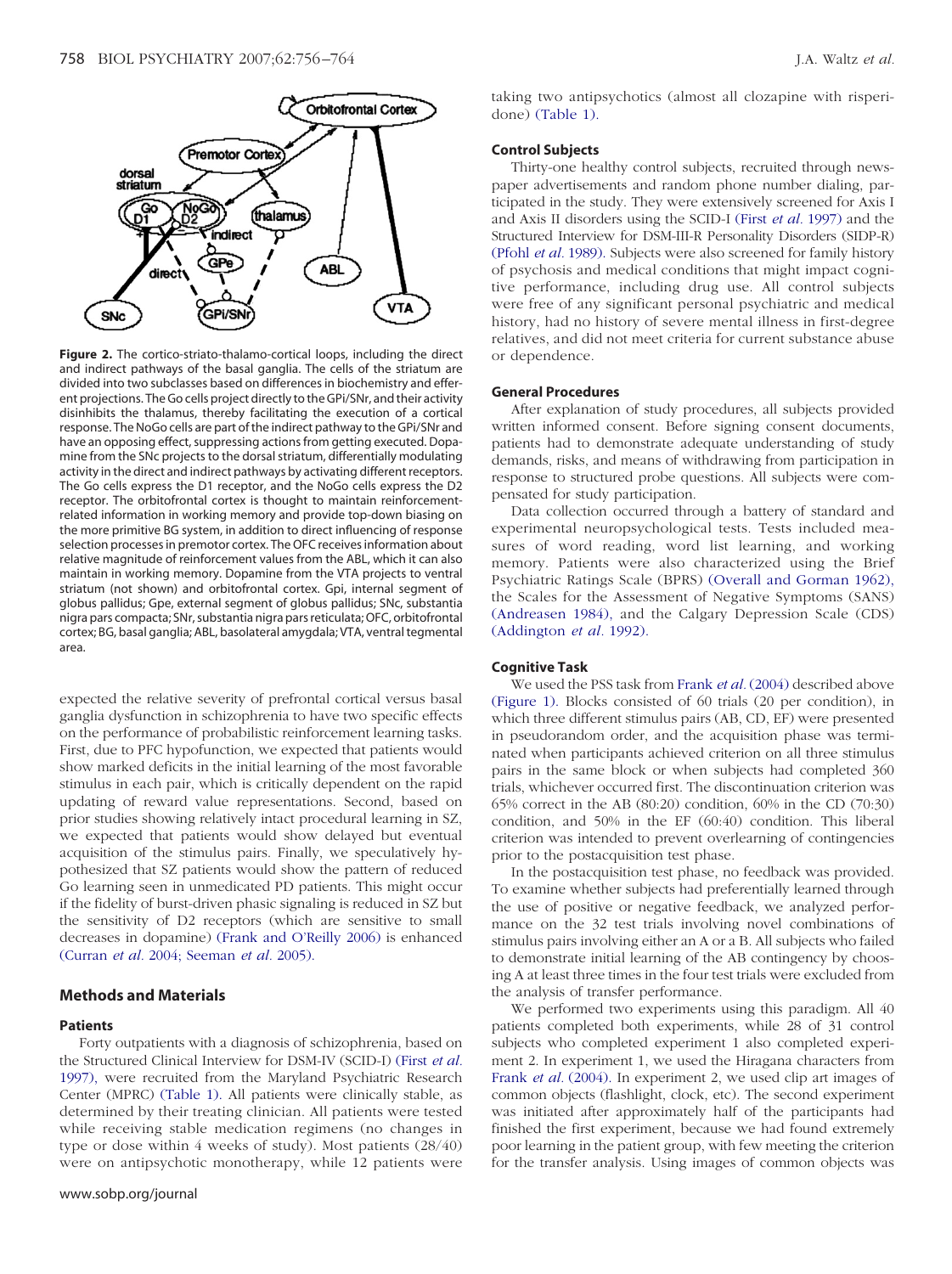<span id="page-3-0"></span>

| Table 1. Characterizing Information for Patients and Controls Subjects |  |  |  |  |  |  |  |
|------------------------------------------------------------------------|--|--|--|--|--|--|--|
|------------------------------------------------------------------------|--|--|--|--|--|--|--|

| Measure                           | Control Mean (SD) | Patient Mean (SD) | $p$ -Value |
|-----------------------------------|-------------------|-------------------|------------|
| Age                               | 44.63 (10.38)     | 44.43 (9.24)      | .933       |
| Age at Illness Onset              |                   | 23.28 (7.854)     |            |
| Education (years)                 | 14.77 (2.43)      | 12.80 (2.28)      | .001       |
| Paternal Education (years)        | 13.11 (4.65)      | 13.88 (4.29)      | .492       |
| Gender (M:F)                      | 14:17             | 25:15             | .145       |
| Race                              |                   |                   | .192       |
| African American                  | 9                 | 16                |            |
| Caucasian                         | 22                | 22                |            |
| Other                             | $\mathbf 0$       | 2                 |            |
| Antipsychotic Medication Regimen  |                   |                   |            |
| Haloperidol or Fluphenazine Only  |                   | 8                 |            |
| Clozapine Only                    |                   | 7                 |            |
| Other Second-Generation Only      |                   | 13                |            |
| Clozapine + Another Antipsychotic |                   | 12                |            |
| <b>Clinical Ratings</b>           |                   |                   |            |
| <b>BPRS</b>                       |                   | 35.92 (8.61)      |            |
| SANS                              |                   | 32.59 (15.78)     |            |
| <b>Calgary Depression Scale</b>   |                   | 3.28(3.54)        |            |
| Standard Neuropsychology          |                   |                   |            |
| Wechsler Test of Adult Reading    | 109.77 (13.00)    | 96.35 (17.53)     | < .001     |
| Verbal List Learning              | 28.87 (4.49)      | 21.58 (5.41)      | < .001     |
| Spatial Span Forward              | 8.61 (1.98)       | 6.85(1.86)        | < .001     |
| Spatial Span Backward             | 8.19(1.25)        | 6.08(1.97)        | < .001     |
| Spatial Span Scaled Score         | 11.52 (2.20)      | 7.80 (2.91)       | < .001     |
| Letter-Number Sequencing          | 15.81 (3.24)      | 11.90 (3.28)      | < .001     |

BPRS, Brief Psychiatric Ratings Scale; SANS, Scales for the Assessment of Negative Symptoms.

intended to address the possibility that poor performance was the result of difficulty encoding the Hiragana characters. Thus, all subjects received the Hiragana version first, followed by the clip art version, with the two testing occasions separated by up to 9 months (mean  $= 3.18$  months). In experiment 2, all subjects performed at least two training blocks to facilitate examination of early acquisition, with the same discontinuation criteria applied to subsequent blocks. In this experiment, 8 of 40 patients and 4 of 28 controls failed to demonstrate initial learning of the AB contingency.

## **Statistical Analyses**

In comparing the acquisition of contingencies between patients and control subjects, we performed two-way analyses of variance (ANOVAs), as well as appropriate post hoc tests, on subjects' proportions of correct responses in the first two blocks of the acquisition phase of each experiment with factors of group and reinforcement probability. For experiment 1, proportioncorrect scores from the first acquisition block (first 20 trials of each type) were carried forward to the second block for eight control subjects and two patients who reached the acquisition criterion after only one block. In the results, we term the first two blocks (the first 40 trials of each type) of the acquisition phase "early acquisition."

The learning of probabilistic contingencies was also assessed at the postacquisition test using ANOVAs with factors of group and reinforcement probability. These scores reflect learning of contingencies after up to six blocks of training, rather than just the first two. Whereas acquisition was assessed using the three training pairs repeated during the test phase, group differences in transfer performance in the test phase were assessed using *t* tests for measures of Go and NoGo learning generated from subjects'

cumulative test scores on the four novel pairs involving A (Go) and the four novel pairs involving B (NoGo).

We interpret performance on the postacquisition test items to reflect the gradual, habit-like acquisition of contingencies, largely dependent on the BG [\(Frank](#page-7-0) *et al.* 2004, 2006). A second kind of reinforcement learning involves the (PFC-dependent) ability to represent and integrate feedback online to rapidly learn contingencies. To directly assess the contribution of online feedback integration to the rapid acquisition of probabilistic contingencies, we computed "win-stay" and "lose-shift" scores for each reinforcement condition in block 1 (i.e., early in the acquisition phase). We computed win-stay scores by computing the proportion of repeated stimulus selections in a given condition that followed reinforced choices. We computed lose-shift scores by computing the proportion of switched stimulus selections in a given condition that followed nonreinforced choices. We then generated total win-stay and lose-shift scores by averaging scores across conditions for each, and between-group differences in mean scores were assessed using *t* tests. We also computed effect sizes (Cohen's d scores) to characterize between-group differences in means by dividing each mean difference by the pooled standard deviation.

We used Pearson correlation analyses to assess relationships between probabilistic selection performance and three types of characterizing variables: symptom ratings, antipsychotic medication doses (converted to haloperidol equivalent units) (Supplementary Table 1), and standard neuropsychological measures and probabilistic selection performance. To do so, we created a summary measure of probabilistic selection performance by averaging the proportion of correct responses from all three conditions in the first two acquisition blocks. To separately assess psychotic and disorganized symptoms from the BPRS,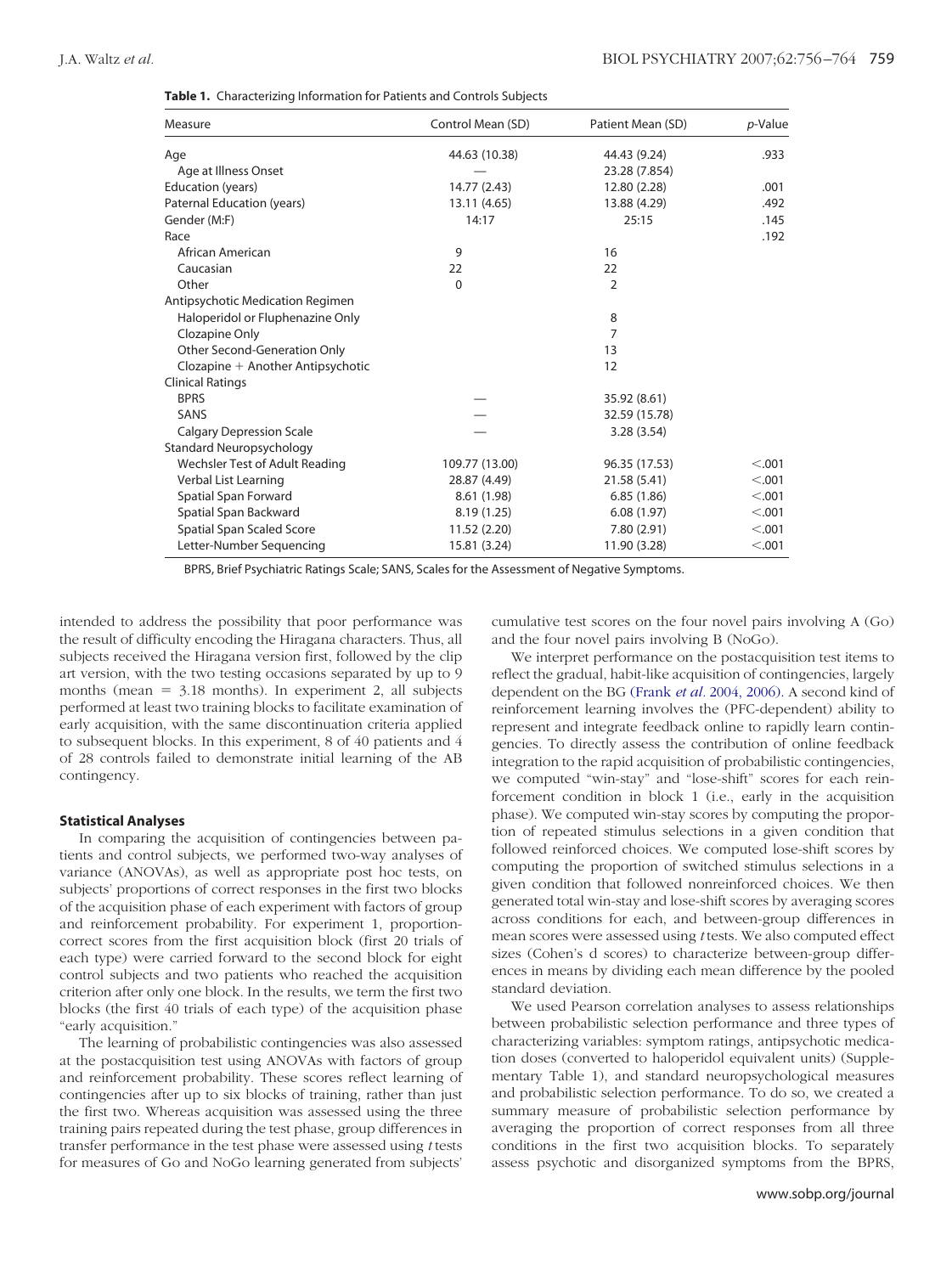



**Figure 3.** Acquisition of probabilistic contingencies by patients and controls in experiment 2. **(A)** In blocks 1 and 2. **(B)** Performance on training pairs at postacquisition test. The proportion of correct responses was defined as the proportion of trails on which the most frequently reinforced stimulus was chosen. In both panels, black bars  $=$  control subjects, white bars  $=$  patients.

subscores were grouped into reality distortion, disorganization, negative symptom, and anxiety/depression clusters based on the four-factor model of [McMahon](#page-8-0) *et al.* (2002).

## **Results**

## **Acquisition of Contingencies**

In our first experiment, patients demonstrated dramatic impairment in the acquisition of probabilistic contingencies, whereas healthy subjects demonstrated clear learning of the two most frequently rewarded stimuli. Two-way ANOVAs for data from both early acquisition and postacquisition tests revealed main effects of group (see Supplementary text and Supplementary Figure 1 for details), indicating that patients performed worse than control subjects in experiment 1, regardless of reinforcement condition. Because fully 50% of patients failed to reach criterion, however, we did not analyze the transfer results from experiment 1 due to concern that the patients who did meet criterion were unrepresentative of the total group. Thus, experiment 1 provided robust evidence of marked reward-processing impairments in patients, but we were unable to address whether this impairment resulted from a more selective deficit in the processing of positive or negative outcomes.

Our entire sample of subjects performed better during the acquisition phase in experiment 2 than in experiment 1, reflecting greater ease of encoding verbalizable stimuli (see Supplementary text). Proportions of correct responses given by subjects in the first two blocks of the acquisition phase and the postacquisition test phase in experiment 2 are shown in Figure 3. The ANOVA for acquisition measures from experiment 2 revealed no main effect of group  $[F(1,66) = 1.43]$ , but a main effect of reward contingency  $[F(2,132) = 10.27; p < .001]$ , and a significant group x reward contingency interaction  $[F(2,132) = 4.54; p = .012]$ . Post hoc tests revealed that control subjects performed better than patients in the 80% reward probability condition  $[t(132) =$ 2.32;  $p = 0.022$ , while there was a trend in the direction of control subjects performing better than patients in the 70% reward probability condition  $[t(132) = 1.80; p < .10]$ . In the 60% condition, there was a trend for the patients to perform better than control subjects  $[t(132) = 1.78; p < .10]$ . Control subjects in experiment 2 demonstrated robust early acquisition performance in the 80% and 70% conditions clearly superior to that in the 60% condition ( $t > 2.75$  for both the 80% vs. 60% and 70% vs. 60% comparisons). In contrast, patients showed no difference in performance among the three conditions, with  $\leq 70\%$  accuracy in all conditions.

www.sobp.org/journal

The ANOVA of training-pair performance in the postacquisition test phase of experiment 2 (Figure 3B) also failed to show a main effect of group  $[F(1,66) = 1.92; p > .010]$ , although it revealed a main effect of reward contingency  $[F(2,132) = 10.00;$  $p < .001$ ] and a significant group x reward contingency interaction  $[F(2,132) = 3.60; p = .030]$ . This interaction resulted from the fact that both groups performed similarly on the easiest [80%;  $t(132) = .85$ ] and most difficult [60%;  $t(132) = 1.07$ ] pairs, while control subjects continued to outperform patients on the 70% pairs  $[t(132) = 3.06, p = .003]$ . Within-group analyses revealed that control subjects performed significantly better on AB and CD pairs than on the EF pairs  $[t(132) > 3$  for both], whereas patients only showed significantly better performance on AB pairs relative to EF pairs  $[t(132) = 2.84, p < .005; t(132) = .24$  for the 70:30 vs. 60:40 comparison]. Thus, patients were only able to discriminate the easiest from the hardest pairs.

As a test of the influence of general neuropsychological functioning on experimental task performance, we used subjects' scores on the Wechsler Test of Adult Reading (WTAR; the standard neuropsychological measure showing the strongest association with probabilistic learning scores) as a covariate in analyses of covariance (ANCOVAs) with factors of group and reinforcement probability. We found that, although there was evidence of an association between WTAR scores and experimental task performance, the use of WTAR scores as a covariate in an ANCOVA did not substantially alter the effects of group and reward contingency on task performance (see Supplementary text). These results argue against the possibility that group differences in experimental task performance primarily reflect differences in global neuropsychological functioning.

#### **Impact of Feedback on Rapid Early Learning**

Feedback had a greatly reduced impact on the subsequent choices of patients, relative to those of control subjects, in block 1 of the acquisition phase. For data from experiment 1, *t* tests revealed that patients were much less likely to repeat reinforced stimulus selections (win-stay) than control subjects  $[t(69) = 4.06, p < .001,$ Cohen's d = .969; Supplementary [Figure](#page-2-0) 2]. Patients were also much less likely than control subjects to choose the alternative stimulus after being told they were incorrect [lose-shift;  $t(69) = 3.74$ ,  $p <$ .001,  $d = .880$ ]. For data from experiment 2, *t* tests revealed trends for both of these effects  $[t(66) = 1.90$  for win-stay comparison,  $d =$  $.482; t(64) = 1.79$  for lose-shift,  $d = .436;$  [Figure](#page-5-0) 4A. Thus, we observed large effect sizes for experiment 1 and medium effect sizes for experiment 2, indicating that patients still had difficulty using feedback to rapidly modify choice behavior.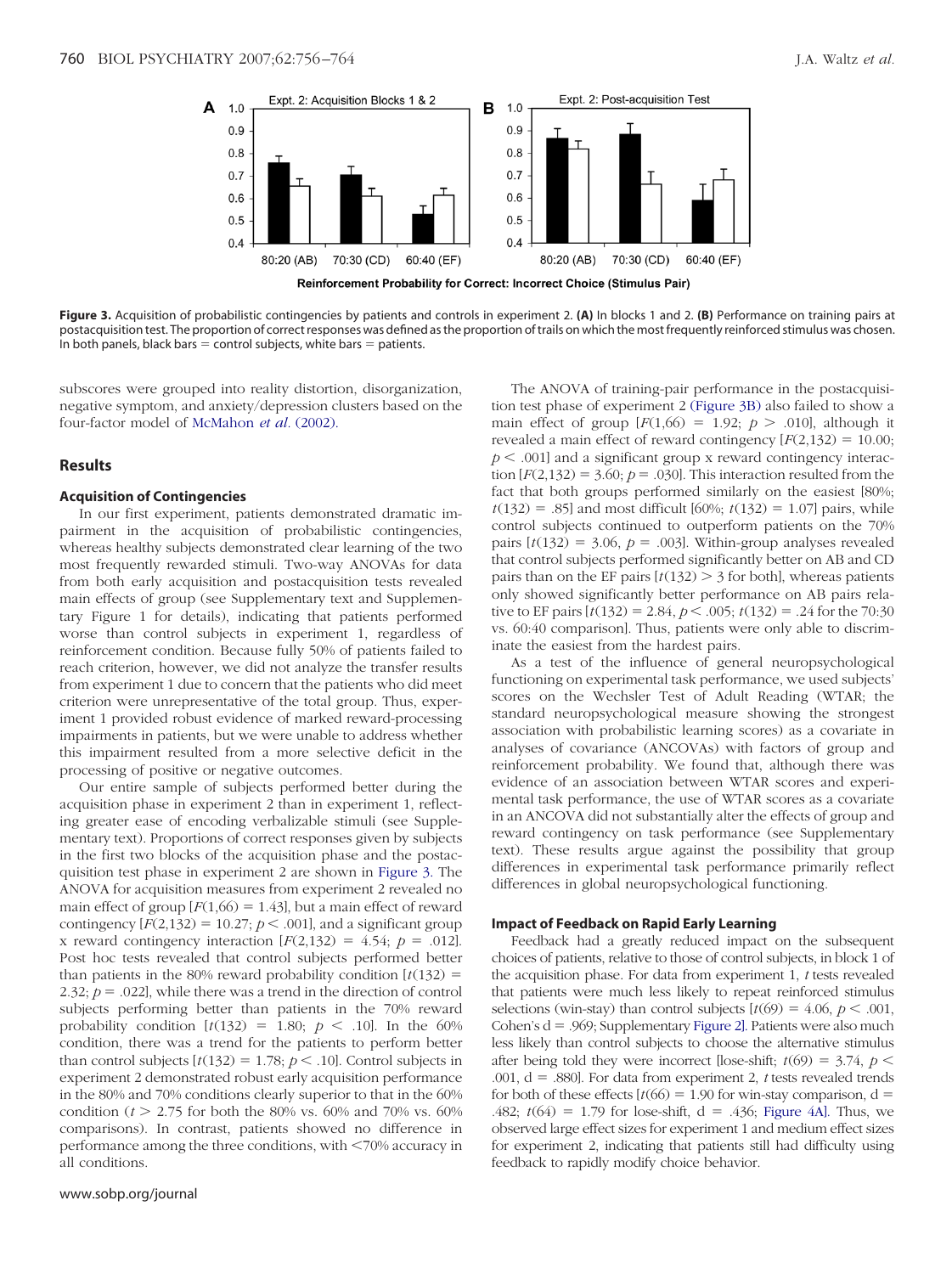<span id="page-5-0"></span>

Figure 4. Performance of subjects on two measures of feedback-driven learning from experiment 2. In both plots, black bars = control subjects, white bars = patients. (A) Impact of trial-by-trial task feedback on subsequent choices in a given condition in first acquisition block (20 trials in each stimulus condition). Win-stay scores reflect the proportion of repeated stimulus selections in a given condition following reinforced choices. Lose-shift scores reflect the proportion of switched stimulus selections in a given condition following nonreinforced choices. Total win-stay and lose-shift scores were generated by averaging scores across conditions for each. **(B)** Performance of 24 control subjects and 32 patients qualified for transfer analysis in the postacquisition test phase. This analysis only included subjects who demonstrated acquisition of the 80:20 contingency by choosing A on at least 75% of AB test trials, and thus, the groups showed similar performance on the AB (80:20) test pair. Go learning was assessed using novel pairs involving the 80% reinforced stimulus (choose A vs. novel), as choosing A depends on having learned from positive feedback. NoGo learning was assessed using novel pairs involving the 20% reinforced stimulus (avoid B vs. novel), as avoiding B depends on having learned from negative feedback.

#### **Performance on Transfer Measures**

**Assessment of Procedural Go and NoGo Learning.** In experiment 2, we included 32 patients (80%) and 24 control subjects (86%) in the transfer analysis who met the 75% correct criterion on the AB test trials. A *t* test revealed that control subjects more consistently chose A (the most frequently rewarded stimulus) when presented in novel pairs than did patients  $[82 \pm 3\% \text{ vs.}]\$ 70  $\pm$  3%;  $t(54) = 2.852$ ;  $p = .01$ ; Figure 4B. This result is consistent with our operationalization of impaired Go learning. By contrast, patients (70  $\pm$  3%) did not show a decreased avoidance of the least frequently rewarded stimulus when presented in novel pairs, when compared with control subjects  $[72 \pm 4\%; t(54) = .397]$ , consistent with our operationalization of intact NoGo learning.

Note that the lose-shift results described above appear to contradict this evidence of intact NoGo learning. However, if one views the measures as assessments of two different kinds of feedback-driven learning, it is entirely plausible that a betweengroup difference might be evident in reward-driven or punishment-driven learning in one case but not the other. We interpret this result to indicate that SZ patients can gradually integrate negative outcomes to generalize and avoid poor choices over many trials (BG-dependent), whereas they are impaired at the online/cortical-dependent use of a single instance of negative feedback to modify behavior in the very next trial.

**Correlations Between Characterizing Variables and Experimental Measures.** Pearson correlation analyses between performance measures from the PSS paradigm and clinical and standard neuropsychological ratings revealed a moderate relationship between total proportion correct during acquisition phase and total score on the SANS ( $r = -.372$ ,  $p = .020$ ). Correlations between our combined measure of probabilistic selection performance and total scores on the Calgary Depression Scale  $(-.063)$  and BPRS  $(-.161)$  did not achieve significance. Only the negative symptom subscore of the BPRS correlated with the total proportion correct during early acquisition at the trend level  $(r = -.299, p = .061)$ . None of the reality distortion ( $r = .067$ ), disorganization ( $r = .007$ ), or depression  $(r = -.021)$  subscores of the BPRS showed any evidence of a systematic relationship with our combined measure of probabilistic selection performance. No correlations between PSS performance and standard neuropsychological measures were

significant, with Pearson coefficients ranging from .197 for our spatial short-term memory span measure to .242 for the Wechsler Test of Adult Reading ( $p > .10$ ). This result further suggests that patients' poor performance on the probabilistic learning task is not simply a product of impaired neuropsychological performance in general.

#### **Discussion**

#### **PSS Task Performance**

We examined the performance of patients and control subjects on two probabilistic learning and transfer tasks. In the first version, using Hiragana characters, patients exhibited profound impairment in the acquisition of probabilistic contingencies. This seemed to reflect impairments in the use of feedback to modify behavior on a trial-by-trial basis, consistent with models of PFC/OFC dysfunction. In the second experiment (using clip art stimuli), patients showed impairment in the early acquisition stages of the task, but demonstrated eventual learning of the easiest (80:20) discrimination. However, even the patients who learned the 80:20 discrimination showed a less robust preference than control subjects for the 80% stimulus when it was presented in new pairings. Patients exhibited normal performance in avoiding the least frequently rewarded stimulus when it was presented in novel pairings, successfully generalizing from repeated exposure to negative outcomes.

Thus, patients did not exhibit a simple failure in generalization but rather more selective difficulty in learning from positive outcomes. This dissociation cannot be easily explained by the presence of generally lower levels of neuropsychological performance in patients relative to control subjects, as no standard neuropsychological measure correlated significantly with probabilistic contingency acquisition and none of the main effects or interactions from the ANOVAs for acquisition data were modified substantially by the inclusion of WTAR scores as a covariate in ANCOVAs.

Within the context of the computational model described above, the deficit exhibited by patients may result primarily from dysfunction of the direct (Go) BG pathway linking the dorsal striatum and the globus pallidus interna, which is thought to be driven largely by activity at D1 receptors, whereas the intact NoGo learning exhibited by patients can be interpreted as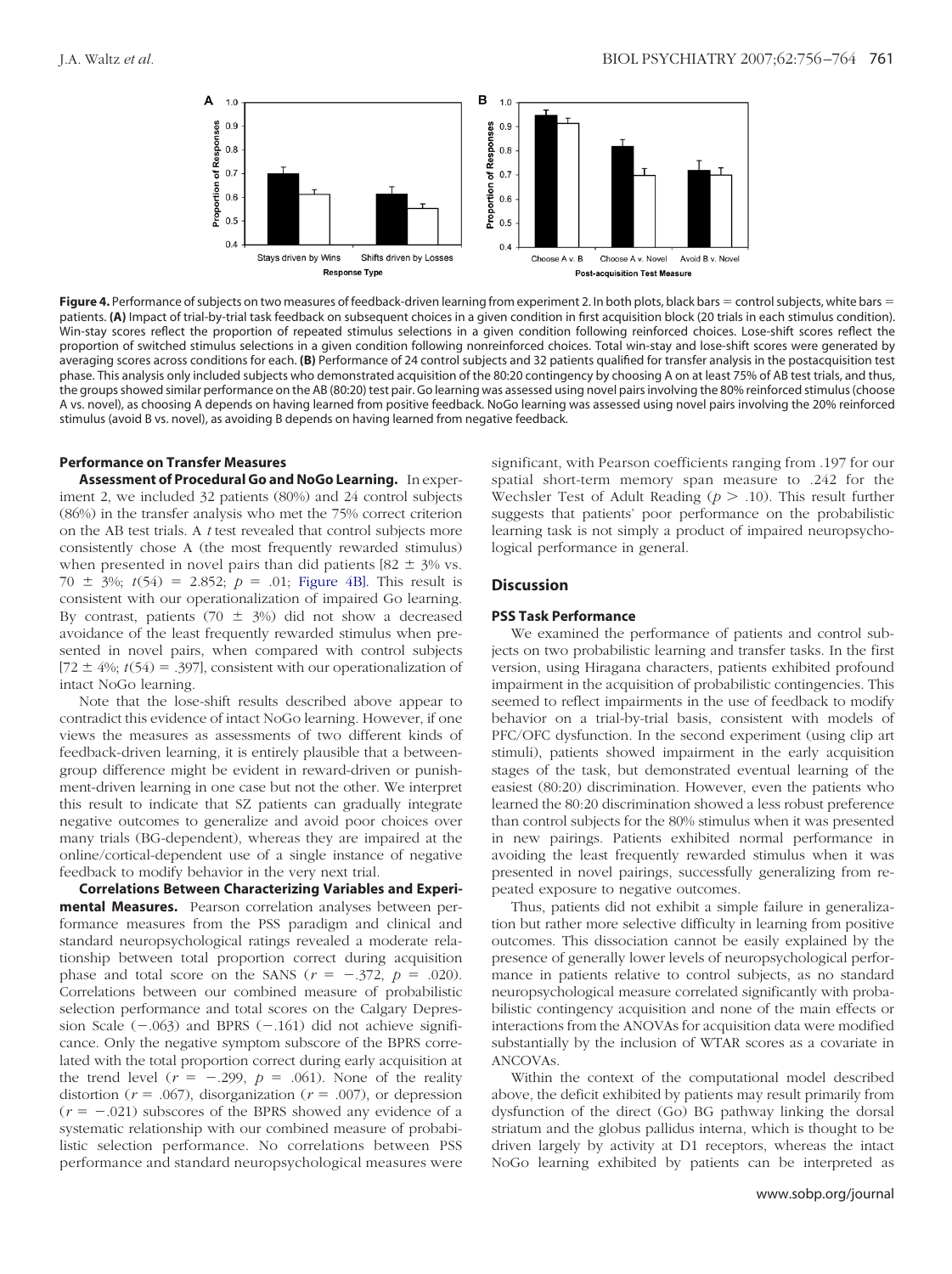evidence of preserved function of the indirect BG pathway, which is driven largely by activity at D2 receptors [\(Aubert](#page-7-0) *et al.* 2000; [Hernandez-Lopez](#page-7-0) *et al.* 2000). Thus, it is possible that SZ patients have a compromised ability to use dopamine bursts to drive behavior in habit-learning type tasks but a surprisingly intact ability to use to use momentary cessations of dopamine cell firing (dips) that may signal the absence of expected reinforcement. A possible consequence of disrupted rewarddriven learning, as [McClure](#page-8-0) *et al.* (2003) have noted, can be the inappropriate attribution of incentive salience to a stimulus. Consistent with this formulation, Juckel *et al.* [\(2006b\)](#page-7-0) found evidence of reduced activity in the BG during reward processing and anticipation in unmedicated SZ patients.

The patient deficits in early learning and failure to generalize from positive feedback after training may represent two different types of DA dysfunction. In the model, cortical DA hypofunction should be expected to interfere with rapid learning of relative reward value of different responses, precisely what we observed in the first two blocks of both experiments. This behavioral finding is consistent with a broad body of evidence suggestive of PFC dysfunction in schizophrenia (Heinz *et al.* 2003; [Weinberger](#page-7-0) *et al.* [2001\)](#page-7-0), with D1 hypofunction widely considered to be a critical contributor to the deficit [\(Goldman-Rakic](#page-7-0) 1994; Wein[berger](#page-7-0) 1987). The finding of a significant correlation between the early acquisition of probabilistic contingencies and ratings of negative symptoms, also thought to reflect prefrontal dysfunction [\(Kirkpatrick](#page-8-0) and Buchanan 1990), further supports the claim that intact PFC is critical for the rapid learning of changing reinforcement contingencies.

The impairment in Go learning observed using the transfer measure may reflect a second, albeit related, abnormality of DA function: excessive DA release in the neostriatum [\(Abi-Dargham](#page-7-0) *et al.* 1998; [McGowan](#page-7-0) *et al.* 2004). Several reports [\(Bertolino](#page-7-0) *et al.* 2000; [Meyer-Lindenberg](#page-7-0) *et al.* 2002), in fact, point to a systematic relationship between PFC hypofunction and striatal hyperactivity. Based on evidence that tonic DA levels regulate the level of phasic DA release via inhibitory presynaptic D2 autoreceptors [\(O'Donnell](#page-8-0) and Grace 1998), it has been proposed that elevated levels of tonic DA in SZ reduce the effectiveness of phasic DA signals [\(Bilder](#page-7-0) *et al.* 2004; Grace 2000). Such a mechanism might provide an explanation for why schizophrenia has been associated with both tonic hyperactivity in the BG in blood flow studies [\(Abi-Dargham](#page-7-0) *et al.* 1998; McGowan *et al.* [2004\)](#page-7-0) and reduced stimulus-evoked activity in the BG during task performance in magnetic resonance imaging (MRI) studies (Juckel *et al.* 2006b; [Kumari](#page-7-0) *et al.* 2002).

Given the large body of work showing impaired use of error information in SZ, what might explain the lack of a NoGo learning deficit in patients in this experiment? Many feedbackdriven learning tasks, such as the WCST, require the online representation of feedback in WM and its use in resolving response conflicts, appearing to rely on regions of prefrontal cortex. The selection task used here involves learning probabilistic discriminations over many trials by integrating the overall frequency of reinforcement. Rapid updating after unexpected feedback would serve to actually impair performance. One possibility is that a dissociation exists between the ability to rapidly use single instances of negative feedback versus the more gradual learning of the most and least advantageous choices, which may reflect the properties of different learning systems as suggested by several theoretical accounts (Rolls 2004; [Schoen](#page-8-0)baum and [Roesch](#page-8-0) 2005).

Importantly, our patients did not exhibit a complete inability to learn the three training pairs, especially in experiment 2 where most patients reached criterion in all three reinforcement conditions. Rather, patients showed evidence of delayed acquisition of probabilistic reward contingencies. As noted above, several findings (Keri *et al.* 2000; [Weickert](#page-7-0) *et al.* 2002) indicate that SZ patients have a relatively intact ability to learn in this fashion. Importantly, these studies did not necessarily demonstrate fully normal performance compared with control subjects but only roughly normal improvement from initial, impaired performance.

How might cessations of dopamine activity still be effective in providing a learning signal in schizophrenia? One possible answer is that D2 receptors are supersensitive in patients with chronic schizophrenia (Curran *et al.* 2004; [Seeman](#page-7-0) *et al.* 2005). It is also possible that the D2-blocking effects of antipsychotic medications (when chronically administered) actually increase activity and plasticity in the indirect BG pathway [\(Centonze](#page-7-0) *et al.* [2004\)](#page-7-0), facilitating NoGo learning (Amtage and [Schmidt](#page-7-0) 2003). We do not argue that D2 blockade might be beneficial for reward processing and procedural learning in general. Indeed, the results of several recent studies [\(Beninger](#page-7-0) *et al.* 2003; Juckel *et al.* [2006a\)](#page-7-0) indicate that D2 blockade, especially by conventional antipsychotics, has an overall detrimental effect. We suggest only that blocking D2 transmission may benefit NoGo learning, thought to depend on dips in DA levels.

One important issue to address in future studies would be the effects that different antipsychotic medications have on rewarddriven and punishment-driven learning. Antipsychotic medications vary widely in their affinities for different receptor types, with second-generation antipsychotics generally having weaker, lower affinities for D2 receptors than first-generation antipsychotics but greater affinities for D1 and serotonin receptors (Kapur and [Seeman](#page-7-0) 2001). Unfortunately, we were not able to study medication effects in this study in a systematic way, as medication effects are fully confounded with the patient clinical characteristics that lead clinicians to choose specific drugs. For clinical historical reasons, subgroups of patients on similar medication regimens are not well matched in terms of demographics or symptom profiles.

Furthermore, less than 20% of patients at MPRC are taking one of the first-generation antipsychotics. Patients taking conventional agents have largely chosen to do so because they are doing well clinically and are unwilling to risk the instability that would follow a treatment change. Only eight of our patients were on typical neuroleptics alone, and these patients, in fact, tended to be the youngest (mean age =  $39.71 \pm 3.39$ ) and most treatmentresponsive patients in our sample (mean BPRS =  $28.00 \pm 4.59$ ). They also experienced the least severe negative symptoms (mean SANS =  $22.63 \pm 5.46$ ). Therefore, it was impossible in our study to determine whether typical neuroleptics, relative to second-generation antipsychotics, had a more severe impact on BG function, as [Beninger](#page-7-0) *et al.* (2003) and Juckel *et al.* [\(2006a\)](#page-7-0) have shown. The unique effects that individual antipsychotic medications have on aspects of reinforcement learning need to be studied in the context of controlled clinical trials.

While the study of unmedicated patients would also certainly be of interest to inform our understanding of the extent to which the deficits documented here can be attributed to illness as opposed to treatment effects, we argue that the current results observed in medicated patients are clinically relevant. Almost all patients with schizophrenia are treated with antipsychotics that block D2 receptors, and the clinical challenge facing the field is to develop novel treatment approaches to the reward-processing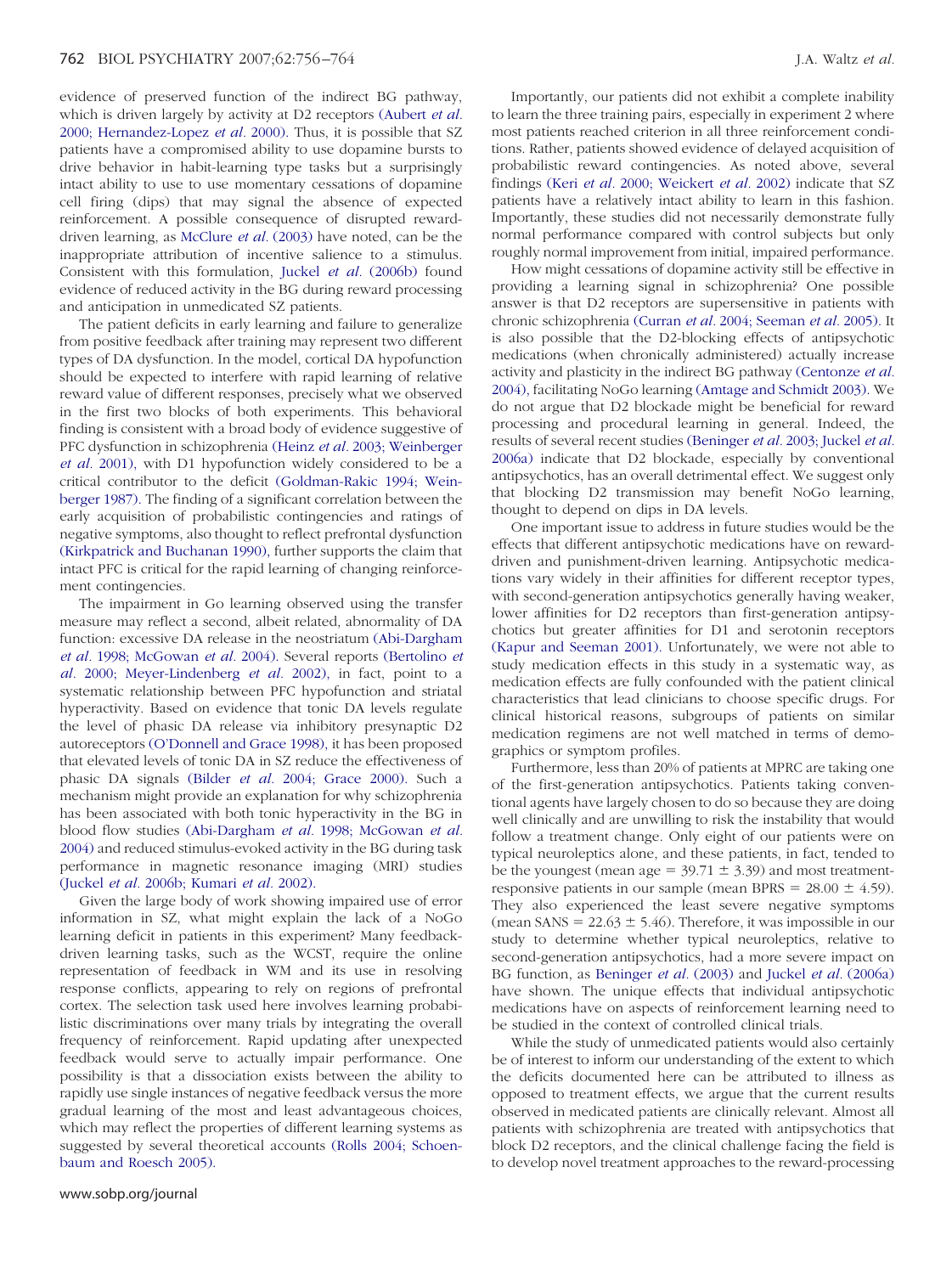<span id="page-7-0"></span>deficits observed in patients receiving medications that block DA receptors.

Nonetheless, our results indicate that the primary BG-dependent learning impairment in SZ is a deficit in Go learning (learning in response to positive feedback), which may not be remedied by D2 blockade. Furthermore, the results of Frank *et al.* (2004) indicate that treatment with a dopamine precursor reverses a Go learning deficit. Given that dopamine agonists have been associated with mild improvement of various cognitive impairments in SZ (Barch and Carter 2005; Goldberg *et al.* 1991), it is possible that performance on probabilistic reinforcement learning tasks would benefit from treatment with dopamine agonists, with the risk of exacerbating positive symptoms [\(Levy](#page-8-0) *et al.* 1993; van [Kammen](#page-8-0) *et al.* 1982). Thus, the key to adequately treating both the positive symptoms and cognitive deficits of schizophrenia may lie in the relative agonistic and antagonistic properties of drugs acting at different dopamine receptor types in the BG-PFC action selection system.

*This research was made possible by Grant # P30 MH068580-01 and Grant # 1 R24 MH72647-01A1 from the National Institutes of Mental Health. We have no conflicts of interest, financial or otherwise, to report.*

*Mary Ramsey, Pablo Diego, Sharon August, and Kimberly Warren assisted with the collection of experimental and characterizing data.*

*These data were presented, in part, at the 61st Annual Convention of the Society of Biological Psychiatry in Toronto, Ontario, Canada, on May 19, 2006.*

*Supplementary material cited in this article is available online.*

- Abi-Dargham A, Gil R, Krystal J, Baldwin RM, Seibyl JP, Bowers M, *et al.* (1998): Increased striatal dopamine transmission in schizophrenia: Confirmation in a second cohort. *Am J Psychiatry* 155:761–767.
- Addington D, Addington J, Maticka-Tyndale E, Joyce J (1992): Reliability and validity of a depression rating scale for schizophrenics. *Schizophr Res* 6:201–208.
- Amtage J, Schmidt WJ (2003): Context-dependent catalepsy intensification is due to classical conditioning and sensitization. *Behav Pharmacol* 14: 563–567.
- Andreasen NC (1984): *The Scale for the Assessment of Negative Symptoms (SANS)*. Iowa City, IA: University of Iowa.
- Aubert I, Ghorayeb I, Normand E, Bloch B (2000): Phenotypical characterization of the neurons expressing the D1 and D2 dopamine receptors in the monkey striatum. *J Comp Neurol* 418:22–32.
- Barch DM (2005): The cognitive neuroscience of schizophrenia. *Annu Rev Clin Psychol* 1:321–353.
- Barch DM, Carter CS (2005): Amphetamine improves cognitive function in medicated individuals with schizophrenia and in healthy volunteers. *Schizophr Res* 77:43–58.
- Beninger RJ, Wasserman J, Zanibbi K, Charbonneau D, Mangels J, Beninger BV (2003): Typical and atypical antipsychotic medications differentially affect two nondeclarative memory tasks in schizophrenic patients: A double dissociation. *Schizophr Res* 61:281–292.
- Bertolino A, Breier A, Callicott JH, Adler C, Mattay VS, Shapiro M, *et al.* (2000): The relationship between dorsolateral prefrontal neuronal N-acetylaspartate and evoked release of striatal dopamine in schizophrenia. *Neuropsychopharmacology* 22:125–132.
- Bilder RM, Volavka J, Lachman HM, Grace AA (2004): The catechol-O-methyltransferase polymorphism: Relations to the tonic-phasic dopamine hypothesis and neuropsychiatric phenotypes. *Neuropsychopharmacology* 29:1943–1961.
- Boettiger CA, D'Esposito M (2005): Frontal networks for learning and executing arbitrary stimulus-response associations. *J Neurosci* 25:2723–2732.
- Braver TS, Cohen JD (2000): On the control of control: The role of dopamine in regulating prefrontal function and working memory. In: Monsell S,

Driver J, editors. *Control of Cognitive Processes: Attention and Performance, vol. XVIII.* Cambridge, MA: MIT Press, 713–737.

- Centonze D, Picconi B, Gubellini P, Bernardi G, Calabresi P (2001): Dopaminergic control of synaptic plasticity in the dorsal striatum. *Eur J Neurosci* 13:1071–1077.
- Centonze D, Usiello A, Costa C, Picconi B, Erbs E, Bernardi G, *et al.* (2004): Chronic haloperidol promotes corticostriatal long-term potentiation by targeting dopamine D2L receptors. *J Neurosci* 24:8214 – 8222.
- Cohen JD, Braver TS, O'Reilly RC (1996): A computational approach to prefrontal cortex, cognitive control and schizophrenia: Recent developments and current challenges. *Philos Trans R Soc Lond B Biol Sci* 351:1515– 1527.
- Curran C, Byrappa N, Mcbride A (2004): Stimulant psychosis: Systematic review. *Br J Psychiatry* 185:196 –204.
- First MB, Spitzer RL, Gibbon M, Williams JBW (1997): *Structured Clinical Interview for DSM-IV- Axis I Disorders (SCID-I)*. Washington, DC: American Psychiatric Press.
- Frank MJ (2005): Dynamic dopamine modulation in the basal ganglia: A neurocomputational account of cognitive deficits in medicated and nonmedicated Parkinsonism. *J Cogn Neurosci* 17:51–72.
- Frank MJ, Claus ED (2006): Anatomy of a decision: Striato-orbitofrontal interactions in reinforcement learning, decision making, and reversal. *Psychol Rev* 113:300 –326.
- Frank MJ, Loughry B, O'Reilly RC (2001): Interactions between frontal cortex and basal ganglia in working memory: A computational model. *Cogn Affect Behav Neurosci* 1:137–160.
- Frank MJ, O'Reilly RC (2006): A mechanistic account of striatal dopamine function in cognition: Psychopharmacological studies with cabergoline and haloperidol. *Behav Neurosci* 120:497–517.
- Frank MJ, O'Reilly RC, Curran T (2006): When memory fails, intuition reigns: Midazolam enhances implicit inference in humans. *Psychol Sci* 17:700 – 707.
- Frank MJ, Seeberger LC, O'Reilly RC (2004): By carrot or by stick: Cognitive reinforcement learning in parkinsonism. *Science* 306:1940 –1943.
- Gold JM, Bish JA, Iannone VN, Hobart MP, Queern CA, Buchanan RW (2000): Effects of contextual processing on visual conditional associative learning in schizophrenia. *Biol Psychiatry* 48:406 – 414.
- Goldberg TE, Bigelow LB, Weinberger DR, Daniel DG, Kleinman JE (1991): Cognitive and behavioral effects of the coadministration of dextroamphetamine and haloperidol in schizophrenia.*Am J Psychiatry* 148:78 – 84.
- Goldberg TE, Weinberger DR, Berman KF, Pliskin NH, Podd MH (1987): Further evidence for dementia of the prefrontal type in schizophrenia? A controlled study of teaching the Wisconsin Card Sorting Test. *Arch Gen Psychiatry* 44:1008 –1014.
- Goldman-Rakic PS (1994): Working memory dysfunction in schizophrenia. *J Neuropsychiatry Clin Neurosci* 6:348 –357.
- Grace AA (2000): The tonic/phasic model of dopamine system regulation and its implications for understanding alcohol and psychostimulant craving. *Addiction* 95(suppl 2):S119 –S128.
- Heinz A, Romero B, Gallinat J, Juckel G, Weinberger DR (2003): Molecular brain imaging and the neurobiology and genetics of schizophrenia. *Pharmacopsychiatry* 36(suppl 3):S152–S157.
- Hernandez-Lopez S, Tkatch T, Perez-Garci E, Galarraga E, Bargas J, Hamm H, *et al.* (2000): D2 dopamine receptors in striatal medium spiny neurons reduce L-type Ca2 + currents and excitability via a novel PLC[beta]1-IP3calcineurin-signaling cascade. *J Neurosci* 20:8987– 8995.
- Juckel G, Schlagenhauf F, Koslowski M, Filonov D, Wustenberg T, Villringer A, *et al.* (2006a): Dysfunction of ventral striatal reward prediction in schizophrenic patients treated with typical, not atypical, neuroleptics. *Psychopharmacology (Berl)* 187:222–228.
- Juckel G, Schlagenhauf F, Koslowski M, Wustenberg T, Villringer A, Knutson B, *et al.* (2006b): Dysfunction of ventral striatal reward prediction in schizophrenia. *Neuroimage* 29:409 – 416.
- Kapur S, Seeman P (2001): Does fast dissociation from the dopamine D(2) receptor explain the action of atypical antipsychotics? A new hypothesis. *Am J Psychiatry* 158:360 –369.
- Keri S, Kelemen O, Szekeres G, Bagoczky N, Erdelyi R, Antal A, *et al.* (2000): Schizophrenics know more than they can tell: Probabilistic classification learning in schizophrenia. *Psychol Med* 30:149 –155.
- Keri S, Nagy O, Kelemen O, Myers CE, Gluck MA (2005): Dissociation between medial temporal lobe and basal ganglia memory systems in schizophrenia. *Schizophr Res* 77:321–328.